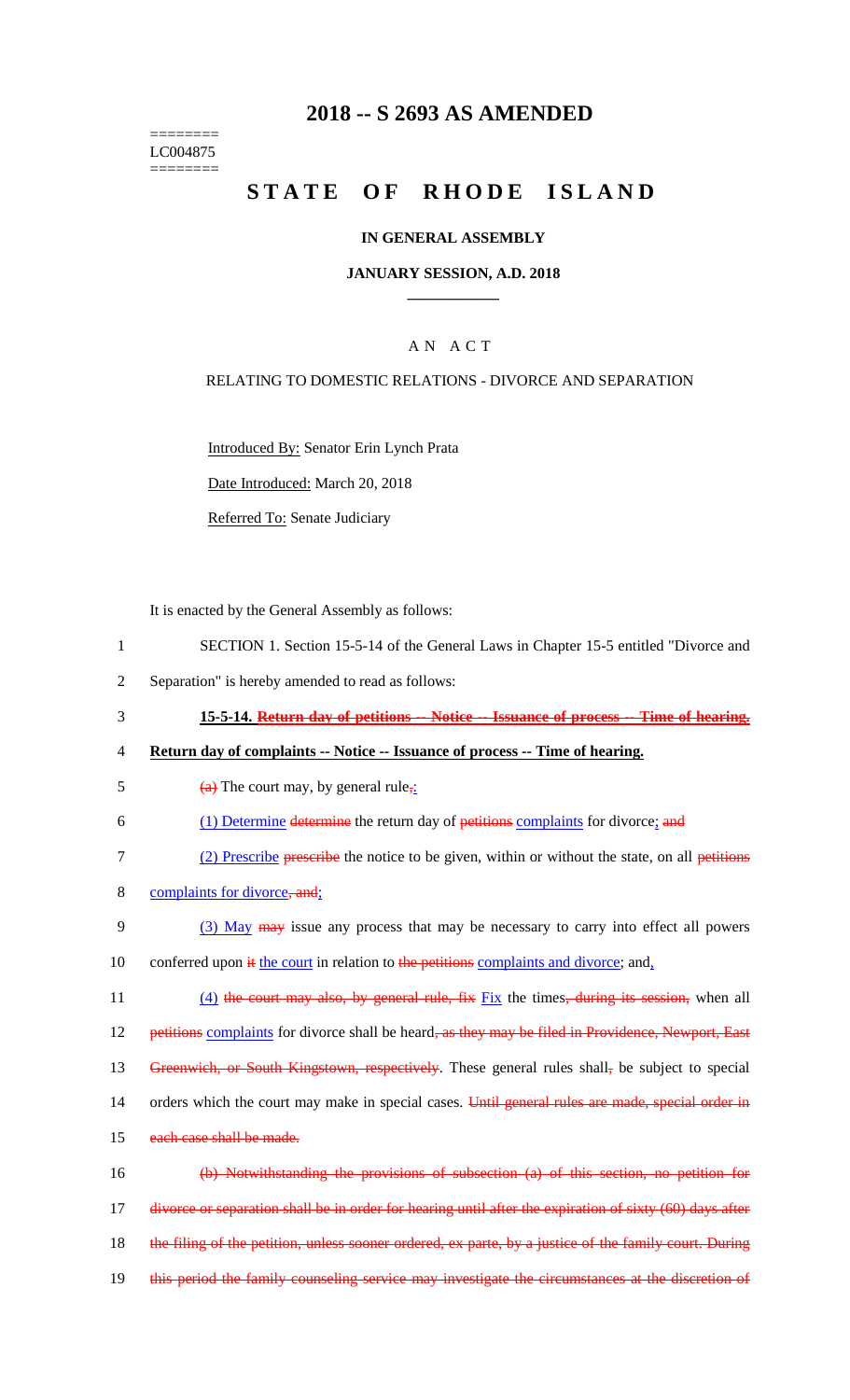- 1 the court, or at the request of either party, counsel the parties, and make recommendations to the
- 2 court and the parties.
- 3 SECTION 2. This act shall take effect upon passage.

 $=$ LC004875 ========